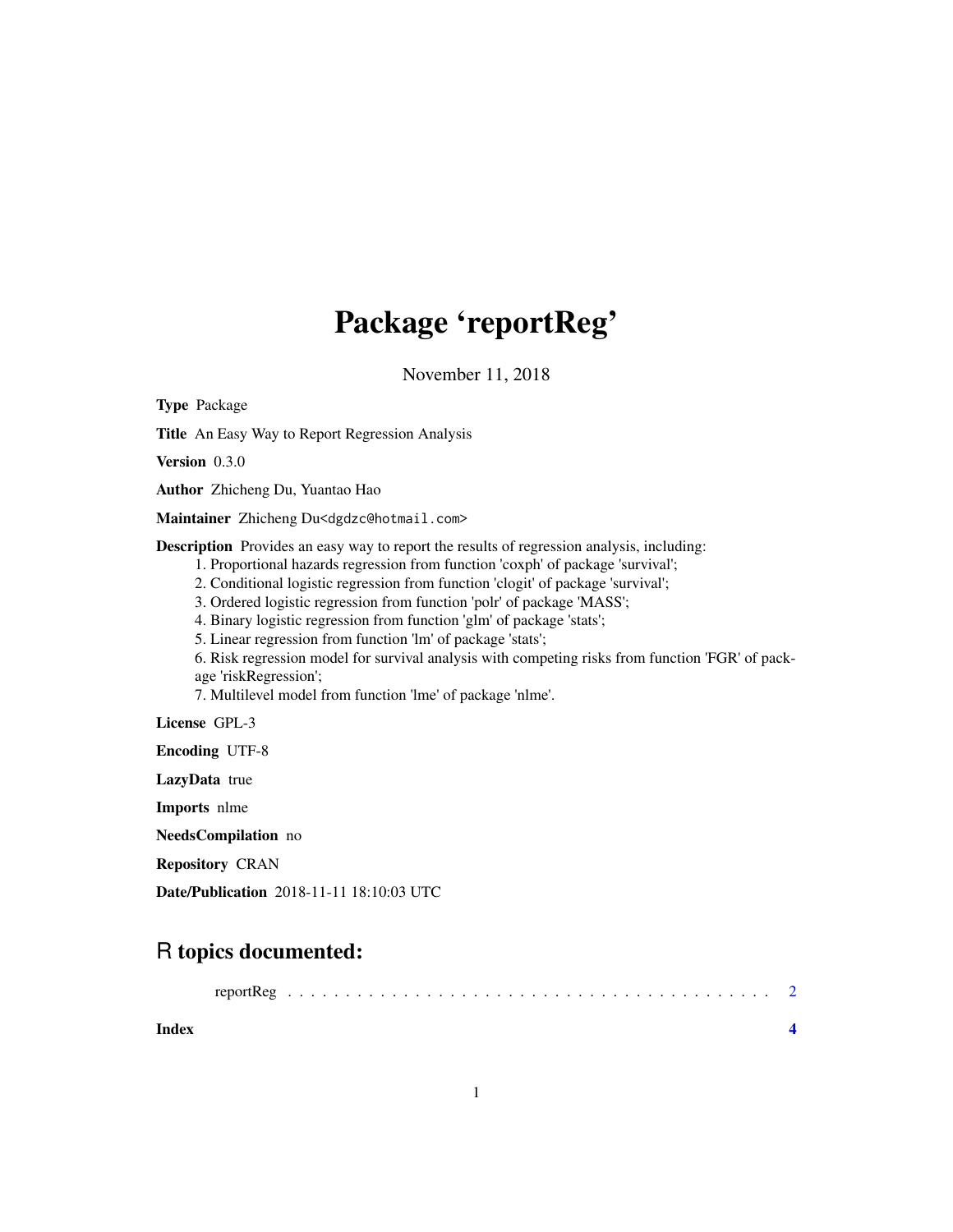<span id="page-1-0"></span>

#### **Description**

Provides an easy way to report the results of regression analysis, including: 1. Proportional hazards regression from function 'coxph' of package 'survival'; 2. Conditional logistic regression from function 'clogit' of package 'survival'; 3. Ordered logistic regression from function 'polr' of package 'MASS'; 4. Binary logistic regression from function 'glm' of package 'stats'; 5. Linear regression from function 'lm' of packages 'stats'; 6. Risk regression model for survival analysis with competing risks from function 'FGR' of package 'riskRegression'; 7. Multilevel model from function 'lme' of package 'nlme'.

#### Usage

reportReg(fit,expTr)

#### Arguments

| fit   | object of regression, including 'survival::coxph', 'survival::clogit', 'MASS::polr',<br>'glm', 'lm' and 'riskRegression::FGR' |
|-------|-------------------------------------------------------------------------------------------------------------------------------|
| expTr | TRUE or FALSE, should the coefficients be transformed by exponential func-<br>tion, default is TRUE                           |

#### Value

| 0R   | odds ratio                     |
|------|--------------------------------|
| ΗR   | hazard ratio                   |
| Beta | regression coefficient         |
| CT.  | 95 percent confidence interval |
|      | p value                        |

#### **Note**

Please feel free to contact us, if you have any advice and find any bug!

More functions will be included in 'reportReg' package!

Update description:

Version 0.2.0: 1. the model with just intercept can be identified. 2. risk regression model for survival analysis with competing risks was included and supported. 3. the estimated statistic of cox regression is updated from 'OR' to 'HR'. 4. multilevel model was included and supported.

Version 0.3.0: 1. argument 'expTr' was added. 2. the 'clogit' fucntion from 'survival' package was added in the description and argument of 'fit'. 3. the 'coxph' function with 'cluster' was available.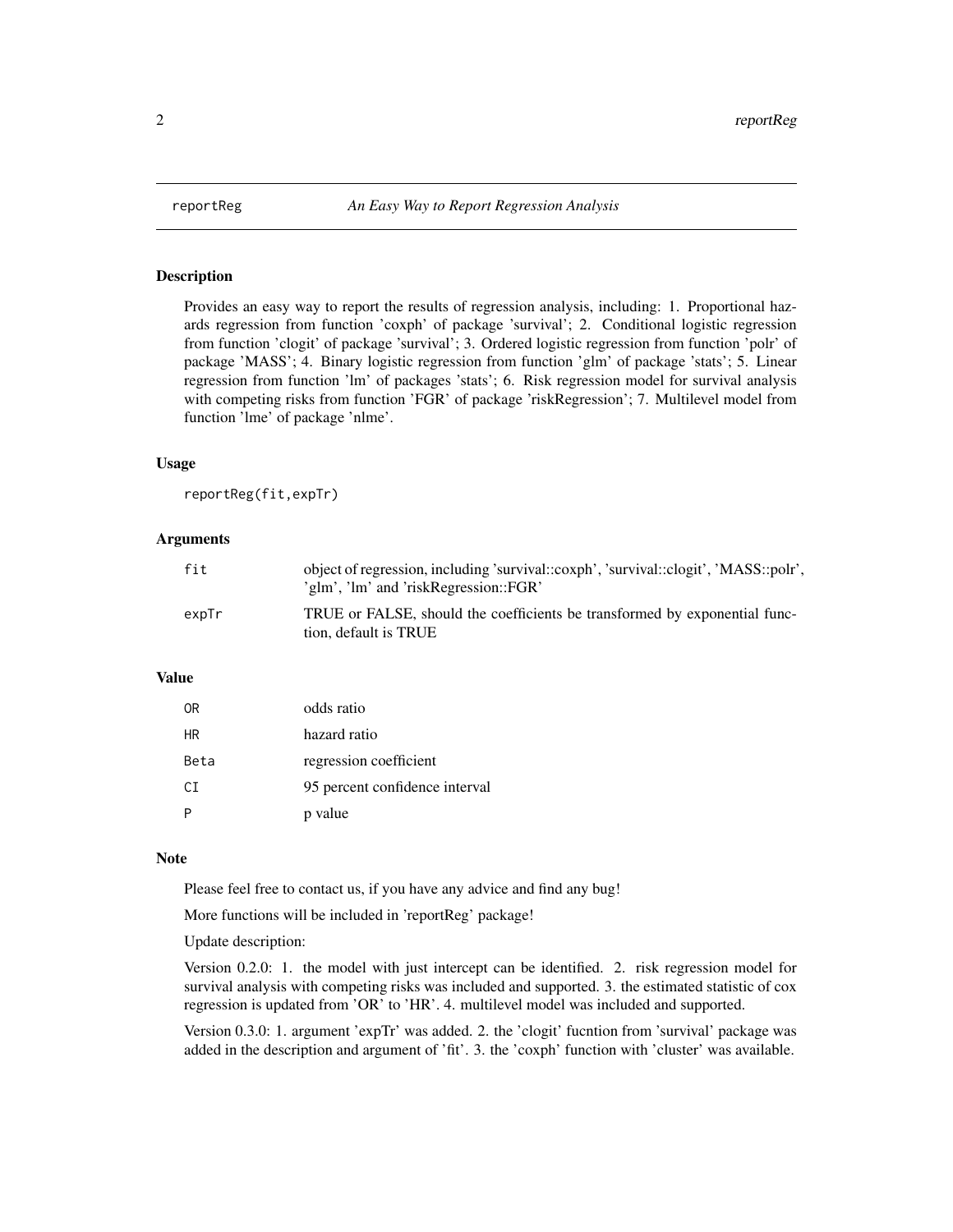#### reportReg 30 and 200 minutes and 200 minutes and 200 minutes and 200 minutes and 30 minutes and 30 minutes and 30  $\pm$

#### Author(s)

Zhicheng Du<dgdzc@hotmail.com>, Yuantao Hao<haoyt@mail.sysu.edu.cn>

### Examples

x=rnorm(10) y=rnorm(10)  $fit=lm(y-x)$ reportReg(fit)